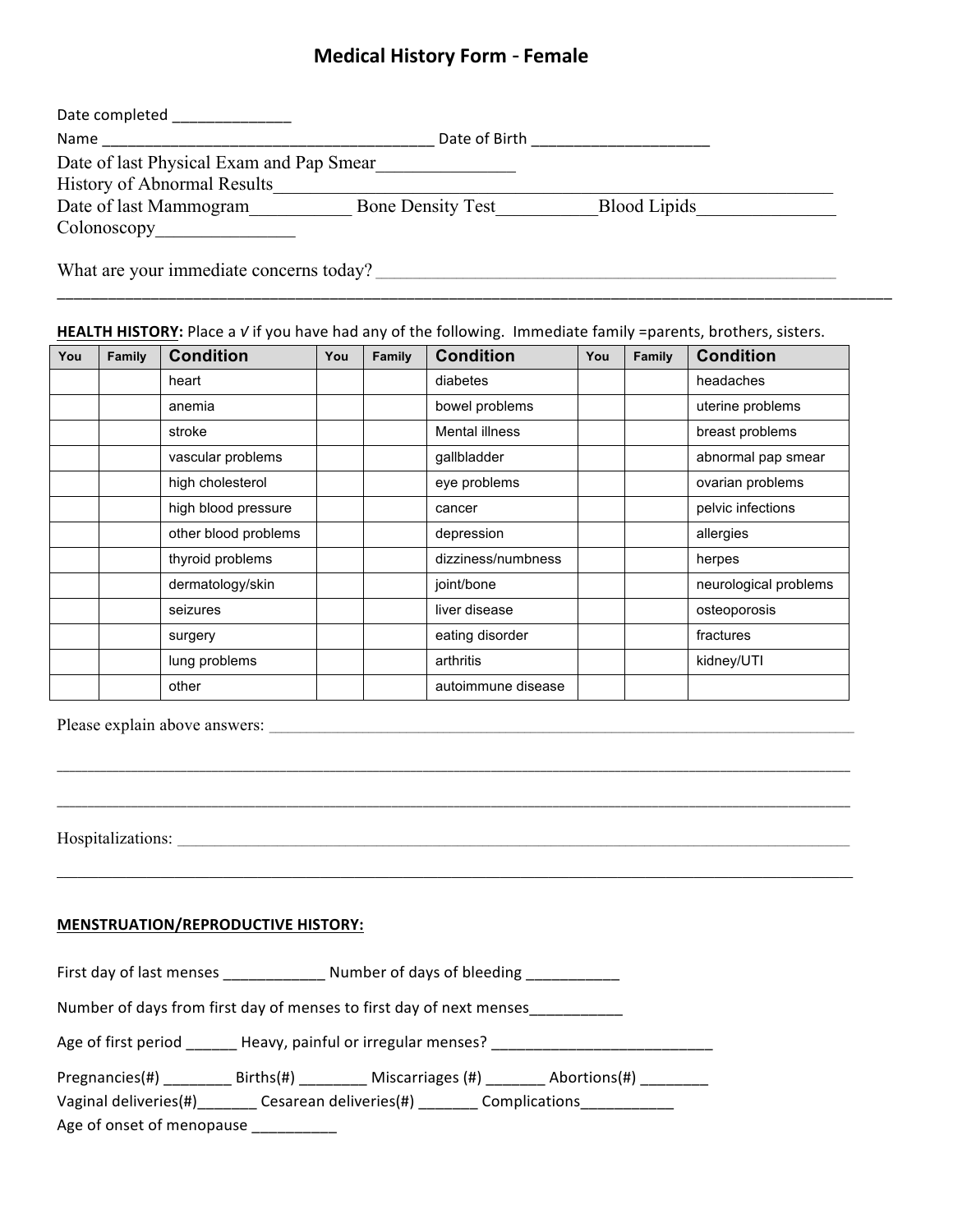## **LIST CURRENT:**

| <b>MEDICATIONS</b> | <b>SUPPLEMENTS</b> | <b>HERBS</b> |
|--------------------|--------------------|--------------|
|                    |                    |              |
|                    |                    |              |
|                    |                    |              |
|                    |                    |              |
|                    |                    |              |
|                    |                    |              |
|                    |                    |              |

## **LIFESTYLE**

| Do you smoke? _____________ If so, how many cigarettes/cigars a week _______________________________ |                            |                      |        |  |
|------------------------------------------------------------------------------------------------------|----------------------------|----------------------|--------|--|
| Do you consume alcoholic beverages? ____________ If so, how many a week_______________               |                            |                      |        |  |
|                                                                                                      |                            |                      |        |  |
|                                                                                                      |                            |                      |        |  |
|                                                                                                      |                            |                      |        |  |
| Counseling, chiropractic, acupuncture, or other healthcare providers ____________                    |                            |                      |        |  |
| Please describe 2 days typical food intake. Include water, alcohol and other beverages:              |                            |                      |        |  |
| Day 1 Breakfast                                                                                      | <b>Lunch Exercise 1999</b> | <b>Dinner Dinner</b> | Snacks |  |
|                                                                                                      |                            |                      |        |  |
|                                                                                                      |                            |                      |        |  |
|                                                                                                      |                            |                      |        |  |

**Day 2** Breakfast **Lunch Dinner** Snacks